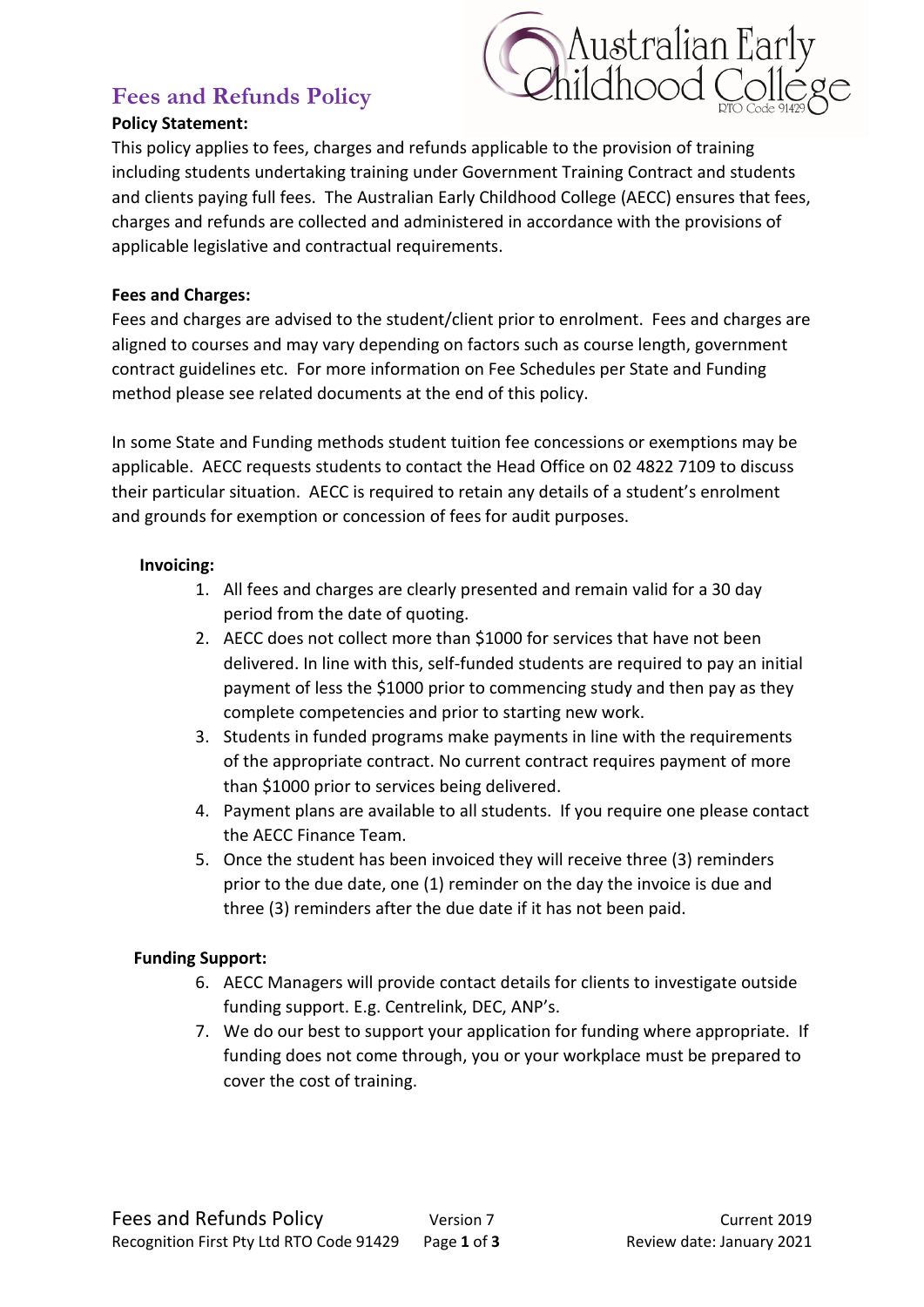# **Fees and Refunds Policy**

# **Incidental Costs:**



8. Incidental fees are fees other than tuition fees. They are fees for goods or services that may be compulsory or optional. All material costs are included within your enrolment fee. This gives you a single copy of your program guide, training materials (copies of assessments are free) and one copy of your certificate/qualification/statement of attainment.

Please refer to the following table which outline incidental fees students may incur:

| <b>Item</b>                 | Cost    | <b>Item</b>                                                                                                                                                                    | Cost         |
|-----------------------------|---------|--------------------------------------------------------------------------------------------------------------------------------------------------------------------------------|--------------|
| Program Guide               | \$55.00 | Fees are not<br>paid in full by<br>the completion<br>of the<br>qualification<br>unless<br>arrangements<br>have been made<br>prior to<br>completion with<br>the Finance<br>Team | \$50.00      |
| Certificate<br>Reprint      | \$50.00 | Fees are not<br>paid within time<br>frames outlined<br>in the<br>invoice/program                                                                                               | 10% late fee |
| Accounts which have gone to |         | Client legal costs and additional                                                                                                                                              |              |
| legal recovery              |         | administration charges                                                                                                                                                         |              |

# **Payment Arrangements:**

- 9. Tuition fees, administrative charges and other charges must be paid in Australian dollars (AUD).
- 10. Payment can be made by:
	- a. Direct Debit Request (DDR) contact the Finance Department who can organise a DDR form with you
	- b. Direct Bank Deposit –

Account Name: Recognition First BSB Number: 032 721 Account Number: 201 263

- c. Money Order address to Recognition First Pty Ltd
- d. Cheque address to Recognition First Pty Ltd